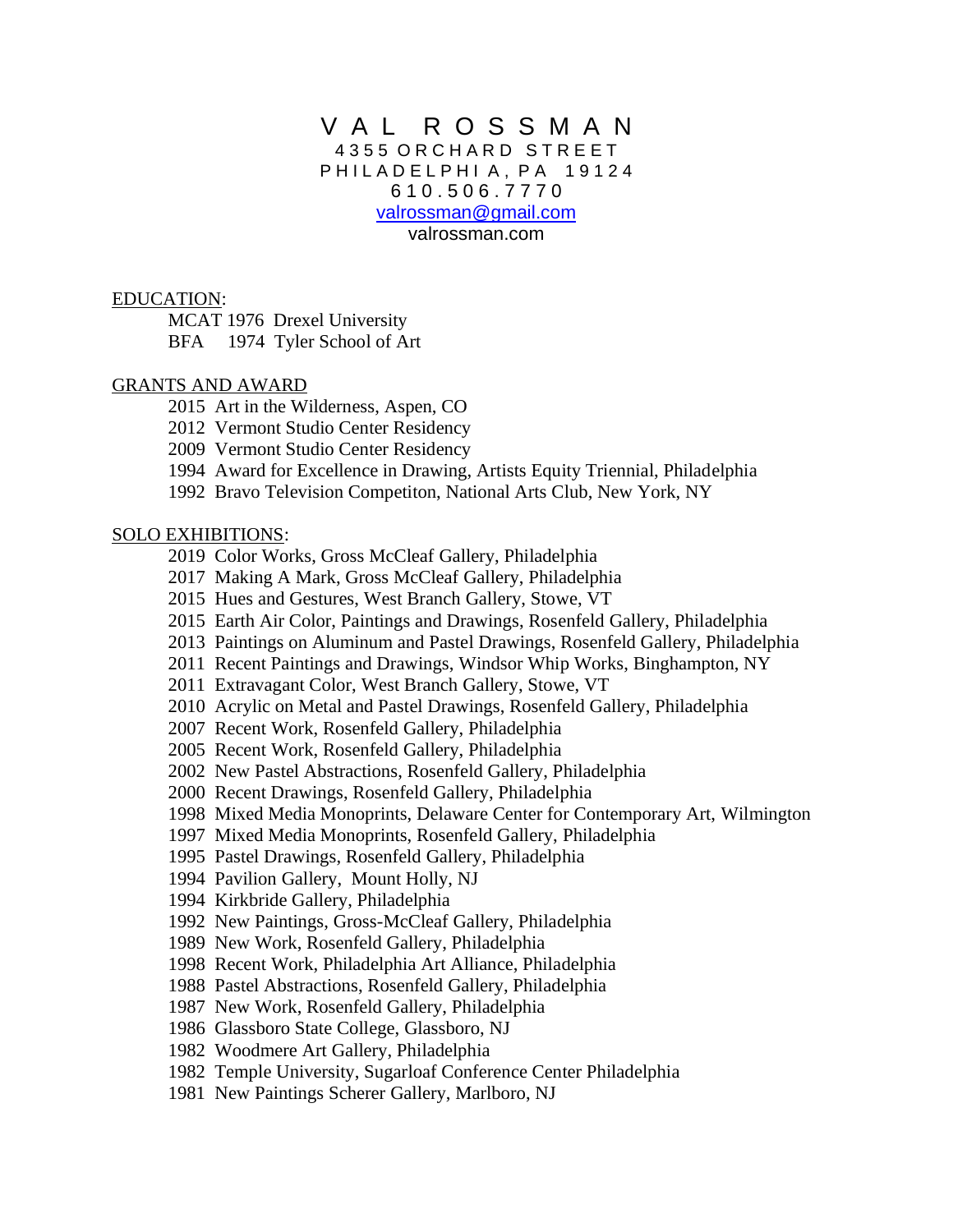1980 Philadelphia Art Alliance, Philadelphia

#### GROUP EXHIBITIONS:

- 2020 Cross Pollination, Tyler School of Art and Architaecture, Phila, PA
- 2018 Abstract Gallery Artists, Gross McCleaf Gallery, Philadelphia, PA
- 2018 Fragile, West Branch Gallery, Stowe, VT
- 2018 The Physicality of Paint, InLiquid, Philadelphia, PA
- 2017 Solid and Real Things, Gross McCLeaf Gallery, Philadelphia, PA
- 2016 On Paper, Gross McCleaf Gallery, Philadelphia, PA
- 2015 Affordable Art Fair, NYC, NY
- 2014 Outer Limits, Art in City Hall, Philadelphia
- 2014 Jewels and Treasures, Main Line Art Center, Haverford, PA
- 2014 Small Works Show, Rosenfeld Gallery, Philadelphia
- 2013 Wayne Art Center Abstact Invitational Show
- 2013 Louisa Gould Gallery, Martha's Vineyard, MA
- 2013 Art of the State:Pennsylvania '13, the State Museum of Pennsylvania
- 2011 C3: Create. Connect. Collect, Main Line Art Center, Haverford, PA
- 2010 Small Works Show, Rosenfeld Gallery, Philadelphia
- 2009 Landscape Revisited, West Branch Gallery, Stowe, VT
- 2009 Small Works Show, Rosenfeld Gallery Small Works, Philadelphia
- 2008 Red Dot Art Fair, New York, NY
- 2005 Noyes Museum of Art, Oceanville, NJ
- 2005 Kimmel Center, Philadelphia, PA
- 2004 West Branch Gallery, Stow, VT
- 2004 The Philadelphia Foundation
- 1998 Pastel Invitational, The American College, Bryn Mawr, PA
- 1996 Art of the State: Pennsylvania '96, The State Museum of Pennsylvania
- 1994 Award for Excellence in Drawing, Artists Equity Triennial, Philadelphia
- 1994 Cheltenham Art Center Annual Awards Exhibition
- 1992 Katharina Rich Perlow Gallery, New York, NY
- 1992 Bravo Television Competition, National Arts Club, New York,NY
- 1992 Members Gallery, Philadelphia Museum of Art
- 1988 Philadelphia Drawing Competition
- 1988 Works on Paper, Beaver College, Philadelphia

## COLLECTIONS:

The Wharton School, University of Pennsylvania, Philadelphia

Hebrew University, Jerusalem, Israel

Blue Cross of Greater Philadelphia

American Telephone and Telegraph

United Pacific Life Insurance

Schnader, Harrison, Segal and Lewis, Philadelphia

Yasuda Corporation, New York

Arco Chemical Corporation

Community College of Philadelphia